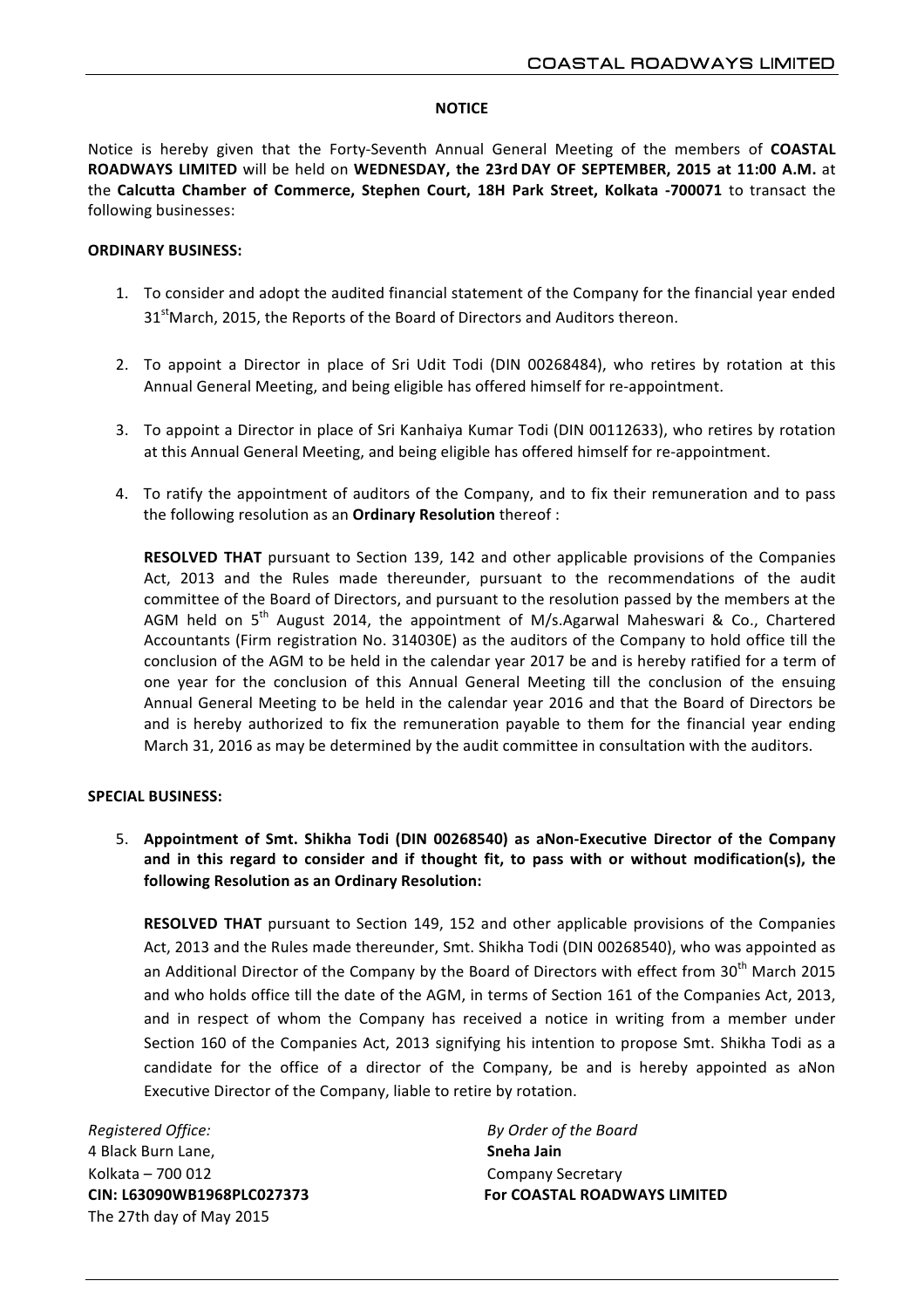## **NOTES:**

1. A member entitled to attend and vote at the Annual General Meeting (the "Meeting") is entitled to appoint a proxy to attend and vote on a poll instead of himself/herself and the proxy need not be a member of the company. The instrument appointing the proxy should, however, be deposited at the registered office of the company not less than 48 hours before the commencement of the meeting.

A person can act as a proxy on behalf of members not exceeding fifty and holding in the aggregate not more than ten percent of the total share capital of the Company carrying voting rights. A member holding more than ten percent of the total share capital of the Company and carrying voting rights may appoint a single person as proxy and such person shall not act as a proxy for any other person or shareholder.

- 2. Corporate members intending to send their authorized representatives to attend the Meeting are requested to send to the Company a certified true copy of the Board resolution authorizing their representative to attend and vote on their behalf at the Meeting.
- 3. During the period beginning 24 hours before the time fixed for the commencement of the meeting and ending with conclusion of the meeting,a member would be entitled to inspect the proxies lodged at any time during the business hours of the company, provided that not less than three days of the notice in writing is given to the Company.
- 4. Brief resume of Directors including those proposed to be re-appointed, nature of their expertise in specific functional areas, names of companies in which they hold directorships and memberships/chairmanships of board committees, shareholding as stipulated under clause 49 of the listing Agreement with the Stock Exchanges are provided as Annexure of this Notice.
- 5. A Statement pursuant to Section 102(1) of the Companies Act, 2013 relating to the Special Business to be transacted at the Meeting is annexed hereto.
- 6. The Register of Members and Share Transfer Books of the Company will remain closed from Monday, 3<sup>rd</sup> August to Thursday,  $6<sup>tn</sup>$ August, 2015 (both days inclusive).
- 7. Members are requested to bring their attendance slip along with their copy of Annual Report to the meeting.
- 8. In case of Joint holders attending the Meeting,only such joint holder who is higher in the order of names will be entitled to vote.
- 9. Shareholders who have not yet enchased their dividend warrant(s) relating to the financial year 2007-08, 2008-09, 2009-10, 2010-11 and 2011-12 are therefore, advised to approach the Company for the payment thereof as the same will be transferred to the 'Investor Education and Protection Fund' of the Central Government on  $11<sup>th</sup>$  September 2015,  $1<sup>st</sup>$ September 2016, 9<sup>th</sup> September 2017, 17<sup>th</sup> August 2018 and 26<sup>th</sup> August 2019 respectively pursuant to Section 124(5) and 125 of the Companies Act, 2013.
- 10. The Ordinary Shares of the Company are listed Bombay Stock Exchange Limited. The Company confirms that it has paid Annual Listing Fees to the said Exchanges for the year 2015-2016.
- 11. Members holding shares in physical form are requested to notify any change in their address including Pin Code, Bank Mandate, Income Tax Permanent Account Number, etc. to the Company's Registrar & Share Transfer Agent, M/s S K Infosolutions Pvt Ltd, 34/1A Sudhir Chatterjee Street, Kolkata – 700 006. Members holding shares in dematerialized form are requested to furnish this information to their respective depository participants for updation of the records.
- 12. Members who hold shares in physical Form in multiple folios in identical name or joint holding in the same order of names are requested to send the share certificates to its RTA for consolidating into single folio. The share certificates will be returned to the Members after making requisite changes thereon.
- 13. Members holding shares in single name and in physical form are advised to make nomination in respect of their shareholding in the Company. Request may be made to the Company or its RTA for the Nomination Form.
- 14. The SEBI has vide Circular no. MRD/DoP/Cir-05/2009 dated May 20, 2009 mandated the submission of PAN by every participant in the security market. Members holding shares in electronic Form /physical Form are therefore, requested to submit their PAN to the Company or its RTA.
- 15. The Securities and Exchange Board of India (SEBI) has made it mandatory for all the Companies to use bank details furnished by the Investors for distributing Dividends or other cash benefits through National Electronic Clearing Services (NECS). In the absence of NECS facility, Companies are required to print the bank details on the payment instrument for distribution of dividend. Members holding shares in physical mode are requested to provide their bank details to the RTA in the NECS Mandate form, which is being sent along with the Annual Report. Whereas, members holding shares in demat mode are requested to record the same with their respective Depository Participant(s).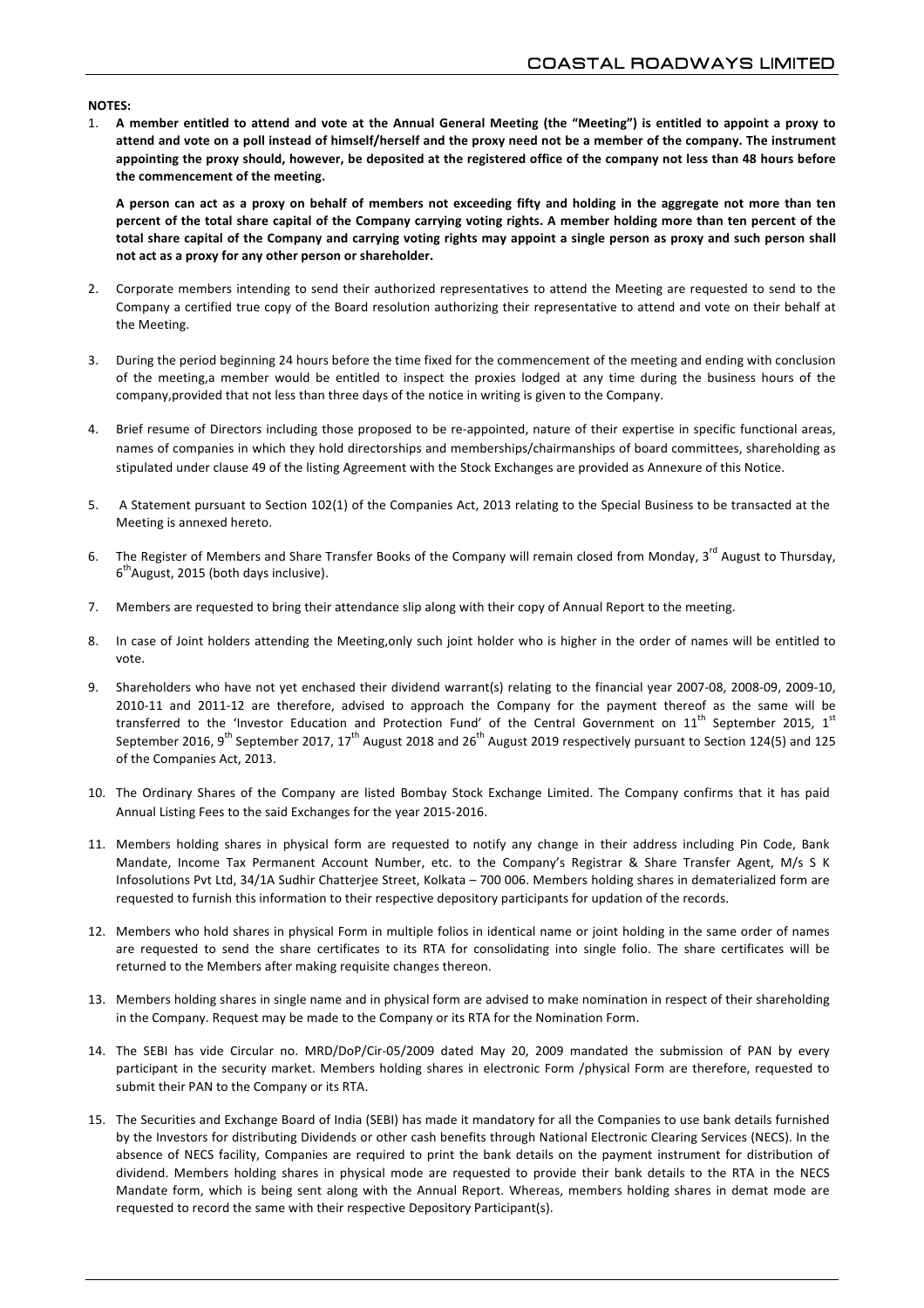- 16. Pursuant to Sections 101 and 136 of the Companies Act, 2013, read with the relevant Rules made there under, Companies can serve Annual Reports and other communications through electronic mode to those members who have registered their e-mail address either with the Company or with the Depository. Members who have not yet registered their e-mail address with the Company or their respective Depository are requested to do so.
- 17. All the documents referred to in the accompanying Notice and Statement are open for inspection by the Members at the Registered Office of the Company during normal business hours on all working days including the date of the Annual General Meeting of the Company.
- 18. Members desiring any information about accounts or otherwise, are requested to write to the Company, at least 10 days in advance of the Annual General Meeting, to facilitate compilation thereof.
- 19. The Notice of the  $47<sup>th</sup>$  AGM and instructions for e-voting, along with the Attendance slip and Proxy form, is being sent by electronic mode to all members whose email addresses are registered with the Company/Depository Participant(s),unless a member has requested for a hard copy of the same. For members who have not registered their email addresses, physical copies of the documents are being sent by the permitted mode.

## 20. **INFORMATION AND OTHER INSTRUCTION RELATING TO REMOTE E-VOTING AND VOTING AT AGM:**

In compliance with Section 108 of the Companies Act 2013,Rule 20 of the Companies (Management and Administration) Rules, 2014, substituted by Companies (Management and Administration) Amendment, Rules 2015, and clause 35B of the Listing Agreement,the Company has provided a facility to the members to exercise their votes electronically through the electronic voting service facility arranged by National Securities Depository Limited (NSDL). The Facility for voting, through ballot paper, will also be made available at the AGM and the member attending the AGM who have not already cast their votes by remote e-voting shall be able to exercise their right at the AGM through Ballot paper. Members who have cast their votes by remote e-voting prior to the AGM may attend the AGM but shall not be entitled to cast their votes again. Thee-voting details and instructions for e-voting are as under:

- 1. The remote e-voting period commences on  $18^{th}$  September, 2015 (9:00 am) and ends on 22<sup>nd</sup> September, 2015 (5:00 pm). During this period members' of the Company, holding shares either in physical form or in dematerialized form, as on the cut-off date of  $16^{th}$  September, 2015, may cast their vote by remote e-voting. The remote e-voting module shall be disabled by NSDL for voting thereafter.
- 2. The process and manner for remote e-voting are as under:
	- A. In case a Member receives an email from NSDL [for members whose email IDs are registered with the Company/Depository Participants(s)] :
		- (i) Open email and open PDF file viz; "remote e-voting.pdf" with your Client ID or Folio No. as password. The said PDF file contains your user ID and password/PIN for remote e-voting. Please note that the password is an initial password.
		- (ii) Launch internet browser by typing the following URL: https://www.evoting.nsdl.com
		- (iii) Click on Shareholder -Login
		- (iv) Put user ID and password as initial password/PIN noted in step (i) above. Click Login.
		- (v) Password change menu appears. Change the password/PIN with new password of your choice with minimum 8 digits/characters or combination thereof. Note new password. It is strongly recommended not to share your password with any other person and take utmost care to keep your password confidential.
		- (vi) Home page of remote e-voting opens. Click on remote e-voting: Active Voting Cycles.
		- (vii) Select "EVEN" of "Coastal Roadways Limited".
		- (viii) Now you are ready for remote e-voting as Cast Vote page opens.
		- (ix) Cast your vote by selecting appropriate option and click on "Submit" and also "Confirm" when prompted.
		- (x) Upon confirmation, the message "Vote cast successfully" will be displayed.
		- (xi) Once you have voted on the resolution, you will not be allowed to modify your vote.
		- (xii) Institutional shareholders (i.e. other than individuals, HUF, NRI etc.) are required to send scanned copy (PDF/JPG Format) of the relevant Board Resolution/ Authority letter etc. together with attested specimen signature of the duly authorized signatory(ies) who are authorized to vote, to the Scrutinizer through e-mail to dmaa64@yahoo.co.in with a copy marked to evoting@nsdl.co.in.
		- B. In case a Member receives physical copy of the Notice of AGM [for members whose email IDs are not registered with the Company/Depository Participants(s) or requesting physical copy] :
			- (i) Initial password is provided at the bottom of the Attendance Slip for theAGM.
			- (ii) Please follow all steps from Sl. No. (ii) to Sl. No. (xii) above, to cast vote.
- 3. In case of any queries, you may refer the Frequently Asked Questions (FAQs) for Members and remote e-voting user manual for Members available at the downloads section of www.evoting.nsdl.com or call on toll free no.: 1800-222-990.
- 4. If you are already registered with NSDL for remote e-voting then you can use your existing user ID and password/PIN for casting your vote.If you forgot your password, you can reset your password by using "Forgot User Details/Password" option available on www.evoting.nsdl.com or contact NSDL at the following toll free no.: 1800-222-990.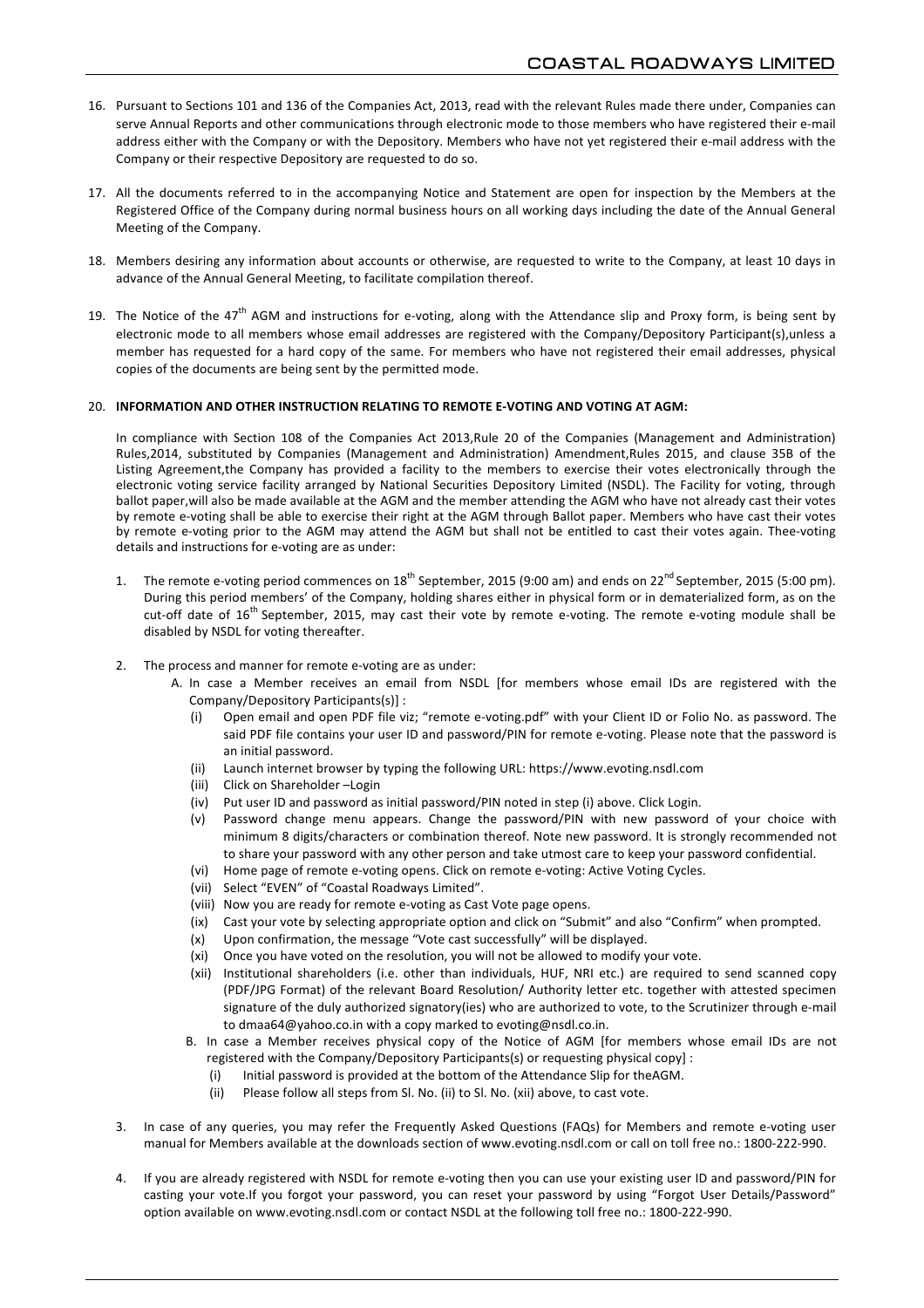- 5. You can also update your mobile number and e-mail id in the user profile details of the folio which may be used for sending future communication(s).
- 6. The voting rights of members shall be in proportion to their shares of the paid up equity share capital of the Company as on the cut-off date of  $16^{th}$  September, 2015.
- 7. Any person, who acquires shares of the Company and become member of the Company after dispatch of the notice and holding shares as of the cut-off date i.e.  $16<sup>th</sup>$  September, 2015, may obtain the login ID and password by sending a request at evoting@nsdl.co.in or coastalgroup@vsnl.net/skcdilip@gmail.com.
- 8. A person, whose name is recorded in the register of members or in the register of beneficial owners maintained by the depositories as on the cut-off date only shall be entitled to avail the facility of remote e-voting as well as voting at the AGM through ballot paper.
- 9. Mr.Debasish Mukhopadhyay Practicing Company Secretary, C.P. NO.:5323 has been appointed for as the Scrutinizer for providing facility to the members of the Company to scrutinize the voting and remote e-voting process in a fair and transparent manner.
- 10. The Chairman shall, at the AGM, at the end of discussion on the resolutions on which voting is to be held, allow voting with the assistance of scrutinizer, by use of "Ballot Paper" for all those members who are present at the AGM but have not cast their votes by availing the remote e-voting facility.
- 11. The Scrutinizer shall after scrutinizing the votes cast at the meeting though Ballot Paper and through remote e-voting will not later than 3 days of conclusion of meeting, make a consolidated scrutinizer's report and submit the same to the Chairman. The results declared along with the consolidated scrutinizer's report shall be placed on the website of the company www.coastalroadways.com and on the website of NSDL. The results shall also be immediately forwarded to the BSE Limited, Mumbai.
- 12. Subject to receipt of requisite number of votes, the resolutions shall be deemed to be passed on the date of the meeting i.e. 23<sup>rd</sup> September 2015.

## Statement pursuant to Section 102(1) of the Companies Act, 2013:

## **Item No.5**

As per provisions of Sec 149 (1) of the Companies Act, 2013 and amended clause 49 of the Listing Agreement the company should have atleast one woman director.

Keeping in view the above legal requirements and in deference of the company's shareholders wishes, the Board of Directors, at its meeting held on 30<sup>th</sup> March 2015, appointed Smt. Shikha Todi as an Additional Director of the Company with effect from  $30<sup>th</sup>$  March 2015, pursuant to Section 161 of the Companies Act, 2013, read with Article 90 of the Articles of Association of the Company.

Pursuant to the provisions of Section 161 of the Companies Act, 2013, Smt. Shikha Todi will hold office up to the date of the ensuing AGM. The Company has received notice in writing under the provisions of Section 160 of the Companies Act, 2013, from a member, along with a deposit of  $\bar{z}1,00,000/$ - proposing the candidature of Smt. Shikha Todi for the office of Non Executive Director, to be appointed as such under the provisions of Section 149 of the Companies Act, 2013.

Smt. Shikha Todi is not disqualified from being appointed as a Director in terms of Sec.164 of the Companies Act, 2013 and has given her consent to act as a Director. She holds 165527equity shares in the company in her personal name.

Save and except Smt. Shikha Todi, Sri Kanhaiya Kumar Todi, Sri Udit Todi, Sri Sushil Kumar Todi and Sri Ashok Kumar Todi and their relatives, to the extent of their shareholding interest, if any, in the company, none of the other Director and/or key managerial personnel or their relatives, are in any interested or concerned financially or otherwise in the resolution set out in item no.5 of the Notice.

The Board recommends the resolution set forth in Item no. 5 for the approval of the members.